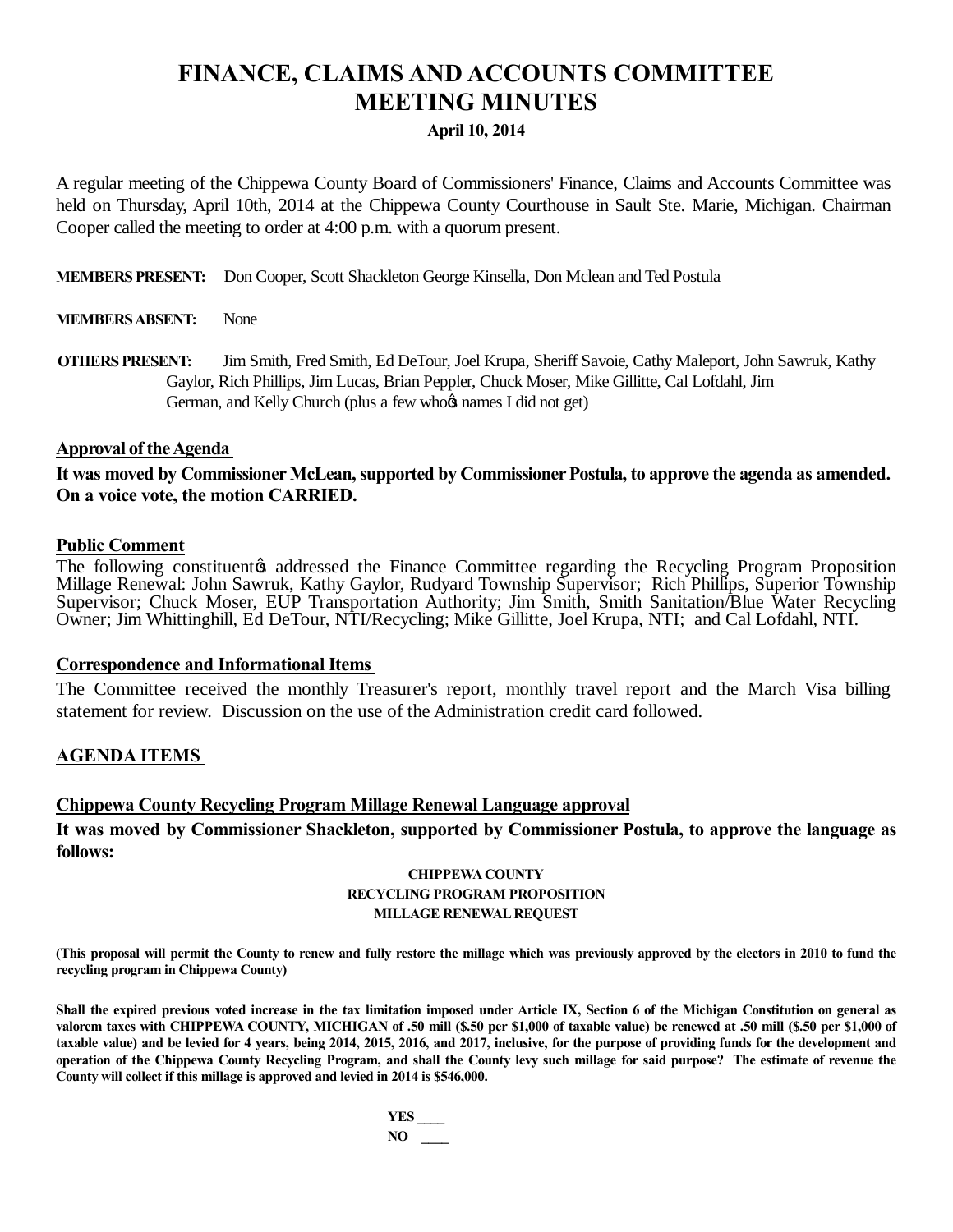The Committee has a lengthy discussion regarding the Chippewa County Recycling Program and the proposed Millage Renewal; discussion included the original language, which included the Soo Sheltered Workshop, as part of the wording in the ballot language, which was already approved by the NTI Advisory Board; reduction in costs, and comparisons from other County Recycling Programs.

# **It was moved by Commissioner Kinsella, supported by Commissioner McLean, to table any action on the**  Chippewa County Recycling Program Millage Renewal until May 7<sup>th</sup>. On a voice vote, the motion FAILED. **(Commissioners Shackleton, Postula and Cooper voting nay)**

Additional discussion; each Commissioner addressed the Committee regarding Recycling.

# **On a voice vote, the motion CARRIED. (3-2 Commissioners Kinsella and McLean voting nay)**

# **Vital Records**

The Committee reviewed the survey of fees charged by the County Clerkø, and the request from County Clerk Cathy Maleport, to increase the fees effective May 1, 2014, for first copy of vital records to \$10.00 from \$8.00; and expedited marriage licenses to \$20.00 from the current \$5.00.

**It was moved by Commissioner McLean, supported by Commissioner Postula, to approve the new vital records fees in the Clerk's Office to \$10.00 for the first copy and \$20.00 for an expedited marriage license, effective May 1, 2014. On a voice vote, the motion CARRIED.**

# **2014 Survey and Remonumentation Grant**

The Committee reviewed the 2014 Survey and Remonumentation Grant in the amount of \$163,712, of which the County has budgeted \$15,000; the documentation also includes \$17,200 for the Program Administrator; \$46,200 for Rogers Land Surveying to complete 33 corners; \$93,800 for Northwoods Land Surveying to complete 67 corners, and agreement for Peer Review Surveyorø, to received \$800 per meeting, as follows: Jeff Davis, Neil Hill, Erik Lewicki, Larry Rogers, Keith Waters and Lawrence Weinreis 6 all the documents need to be approved and authorized for signature by the Committee.

**It was moved by Commissioner Shackleton, supported by Commissioner Kinsella, to approve and authorize signatures on the 2014 Survey and Remonumentation Grant for \$163,712. On a voice vote, the motion CARRIED.**

**It was moved by Commissioner McLean, supported by Commissioner Kinsella, to approve the Program Administrator contract in the amount \$17,200 for Northwoods Land Surveying. On a voice vote, the motion CARRIED.**

**It was moved by Commissioner Postula, supported by Commissioner McLean, to approve two Monumentation contracts one for \$46,200 for 33 corners to Rogers Land Surveying and another for \$93,800 for 67 corners to Northwoods Land Surveying. On a voice vote, the motion CARRIED.**

**It was moved by Commissioner McLean, supported by Commissioner Postula, to approve the Peer Review Surveyor agreements at \$800 per meeting for the following Surveyors for Jeff David, Neil Hill, Erik Lewicki, Larry Rogers, Keith Waters and Lawrence Weinreis. On a voice vote, the motion CARRIED.**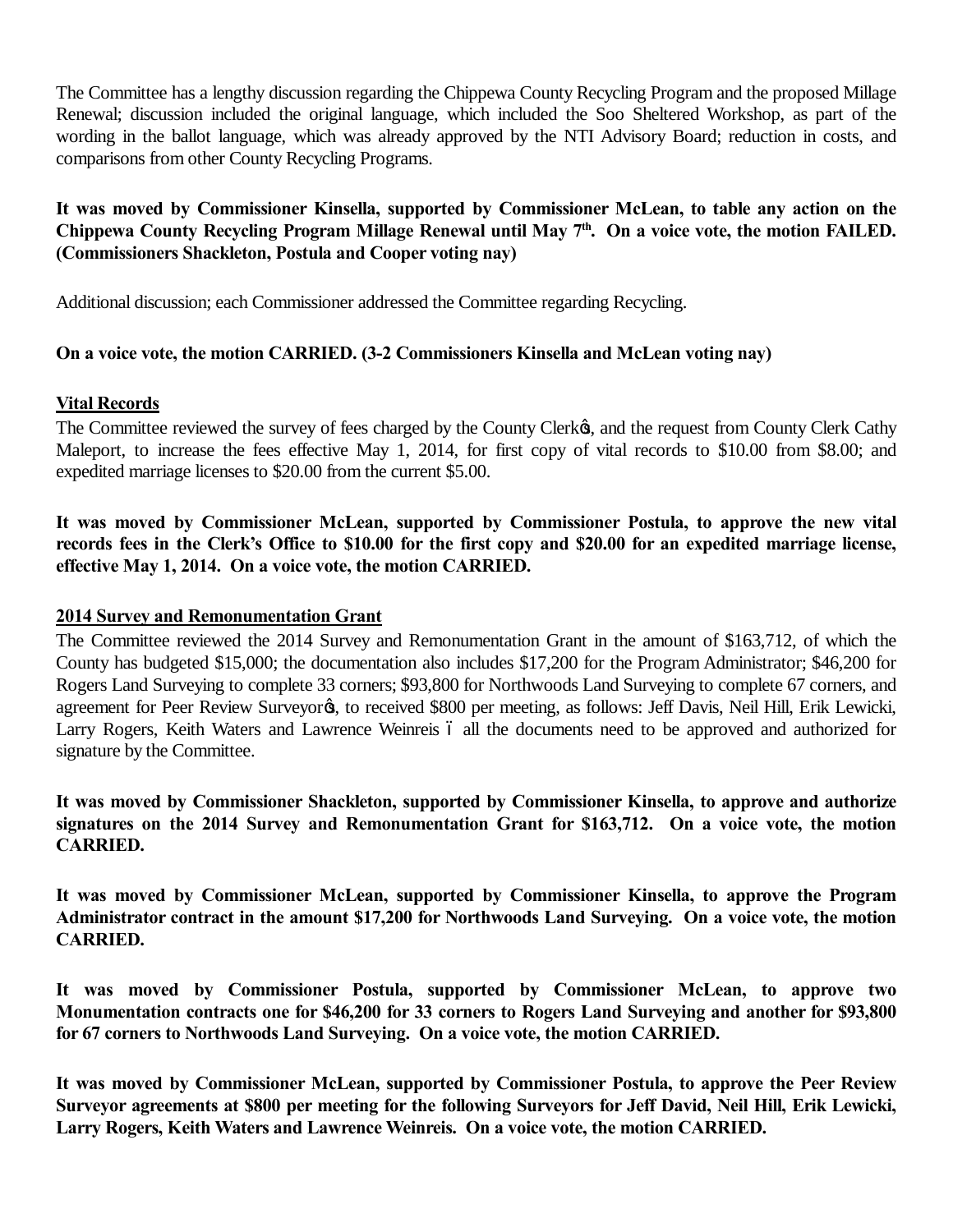# **IPAD Purchase Approval – Animal Shelter purchase from Fund 285.**

The Committee reviewed a request from the Animal Shelter to purchase an IPAD from Fund 285 (Donations) so that the Animal Control Officers can utilize two apps customized for License Notices and Compliances notices, in an effort to go paperless. The cost of the IPAD approximate cost is \$399, with an additional monthly cost for the program of \$20.00 per month.

**It was moved by Commissioner Kinsella, supported by Commissioner Postula, to approve the purchase of an IPAD from Fund 285, to utilize the License and Compliances Notices for the Animal Control Office, as the program cost of \$20.00 per month. On a voice vote, the motion CARRIED.**

### **VantagePointe Financial Group – Plan Document - Approval**

The Committee received VantagePoint Plan Document, the newest 457 Plan available for the employees of Chippewa County, to utilize for retirement purposes, this an employee only funded retirement plan.

**It was moved by Commissioner McLean, supported by Commissioner Shackleton, to approve and authorize VantagePointe Financial Group's Plan Document, as a Chippewa County 457 Plan, for employees to utilize, if they so choose. On a voice vote, the motion CARRIED.**

# **Inmate Medical and Rx Insurance Renewal – BC/BS - Approval**

The Committee received a copy of the renewal Administrative Services Contract (ASC) for the term of July 2014 through June 2015, with Blue Cross Blue Shield. It was noted that the Administrative Fees would not increase and still be at the 11% per contract. Last year Employee Benefits researched available savings and none were available.

**It was moved by Commissioner McLean, supported by Commissioner Postula, to approve Blue Cross Blue Shield Administrative Services Contract for Chippewa County Inmates for a term of July 2014 through June 2015, with an Administrative Fee of 11.00%. On a voice vote, the motion CARRIED.**

# **Prosecutor Request from Personnel to Hire an Assistant Prosecutor**

The Committee reviewed the information from the Personnel Committee meeting held on March 18<sup>th</sup>, as follows: *The Prosecutor informed the Committee that he had notified DHS that he no longer could provide service to them. Chris Stabile informed the Committee that he would have to contract the services out at \$60.00 per hour or at a minimum of \$50,000.00 per year. Mr. Stabile stated that the close ties with the Prosecutor only made sense for him to contract it out with the office rather than another attorney. Mr. Peppler suggested he could use the 50k to supplement an 85k a year prosecutor bringing the County's portion to approx. thirty to thirty five thousand a year. In addition Mr. Peppler said with the extra hours he would be able to work on a drug court and an imaging system. The Prosecutor also noted if revenues did not make 50k a year he would eliminate the position. Also there would be monthly billings and some months may be low and others high. The committee was very complimentary of the thought the Prosecutor had put into the idea and thought it worthwhile.* Committee discussion ensued.

**It was moved by Commissioner McLean, supported by Commissioner Kinsella, to follow the motion from Personnel, to approve the Prosecutor to hire a new assistant Prosecutor and to contract with DHS to provide a minimal of \$50, 000 per year for the position with the County paying the rest of the salary and fringes, and that the new assistant would leave time for the Prosecutor's Office to continue with DHS cases, a drug court and imaging and if the position did not get 50k from DHS per year the position would be eliminated. On a voice vote, the motion CARRIED.**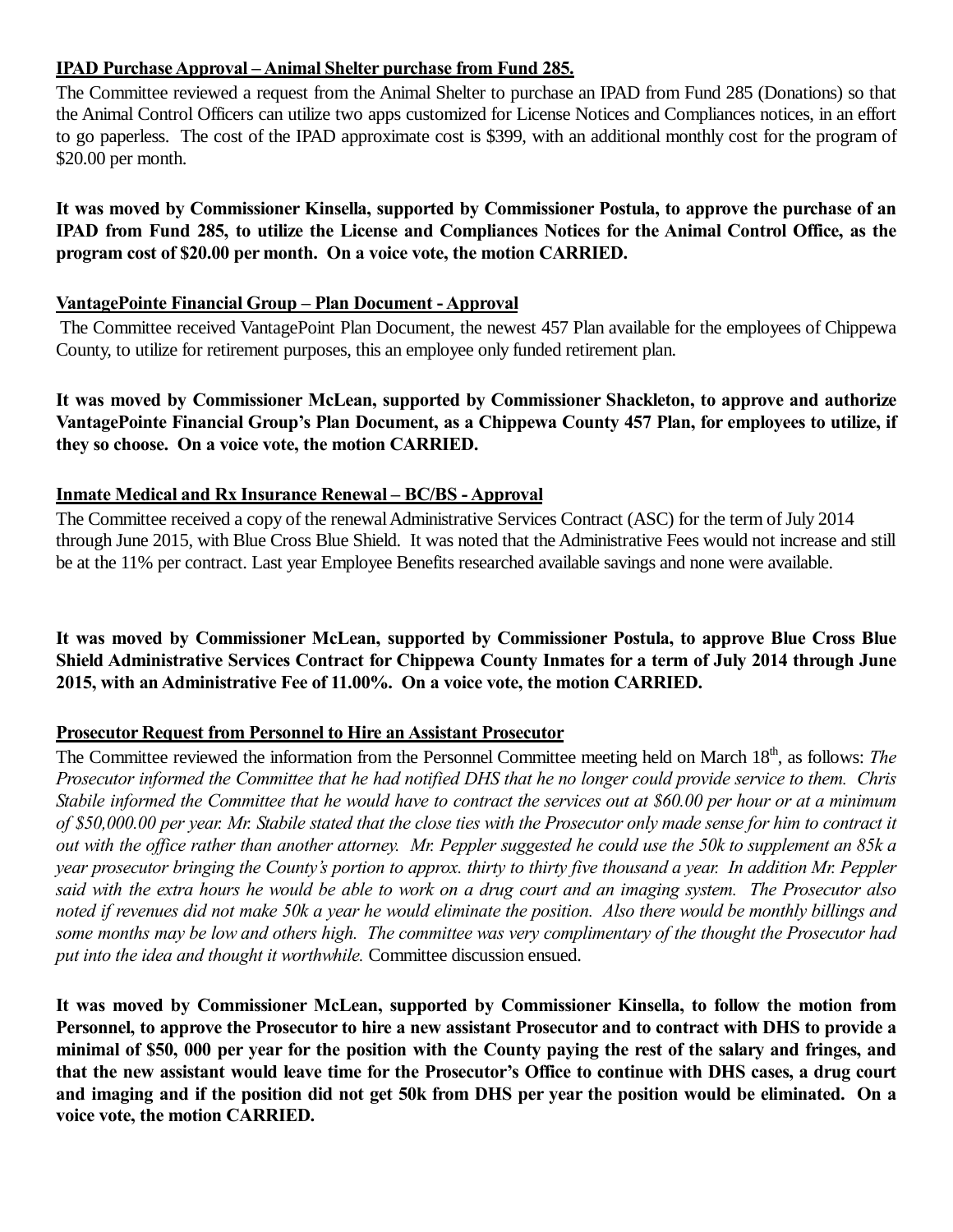# **Approve New Policy 314 – OPEB Health Care Retirement Vehicle Annual Funding Policy**

The Committee review Policy 314, pursuant to the Board of Commissioners decision on December 16, 2013, to establish the OPEB Health Care Retirement Vehicle, and following the Special Finance meeting held on March 13<sup>th</sup>. The Policy is intended to provide the County Board of Commissioners with guidance regarding the OPEB Health Care Retirement Fund, and to ensure that Chippewa County of future contributions to the OPEB Health Care Retirement Vehicle to meet current and future liabilities for those employees who are eligible for Retiree Health Care.

**It was moved by Commissioner McLean, supported by Commissioner Postula, to approve Policy 314 – OPEB Health Care Retirement Vehicle Annual Funding, as amended, including a Chair (County Treasurer) for the Investment Committee and to include an annual meeting obligation, at a minimum. On a voice vote, the motion CARRIED. (See attached)**

# **Sheriff's Department Duty Firearms – Bid Summary - Approval**

The Sheriff $\&$  Department Duty Firearms RFQ received one bid timely, from C.M. P. 6 with the twenty-four models coming in at \$409 each. A discussion ensued.

**It was moved by Commission McLean, supported by Commissioner Postula, to approve the bid from C.M.P. to purchase twenty-four (24) firearms for the Sheriff's Department, at a price not to exceed \$9,816 or \$409 per firearm. On a voice vote, the motion CARRIED.**

# **Sheriff Department Vehicle - Notification**

The Sheriff & Department Vehicle RFQ received one valid bid from OoConnor & Chrysler Dodge Jeep Ram at the price of \$22,795 6 which the Board previously authorized the Administrator to approve the low bid and the vehicle has been ordered.

# **Approval to Release – RFB – 17 Desktop Computers**

The RFB was presented for release to purchase seventeen (17) Desktop Computers.

# **It was moved by Commission McLean, supported by Commissioner Kinsella, to approve the RFB release to purchase seventeen (17) Desktop Computers. On a voice vote, the motion CARRIED.**

# **Approval to release – RFQ – Elevator Maintenance Contract**

The Committee received and reviewed the RFQ for Elevator Maintenance Contracts to include the four County Elevators, three with current expiration date of August 1, 2014 and one expiring April 1, 2015. The maintenance contract will cover the quarterly and annual Fire Services Test and the 3-Year Hydraulic Load Test.

**It was moved by Commissioner McLean, supported Commissioner Kinsella, to approve the release of the RFQ for Elevator Maintenance on the County's four elevators, as amended. On a voice vote, the motion CARRIED.**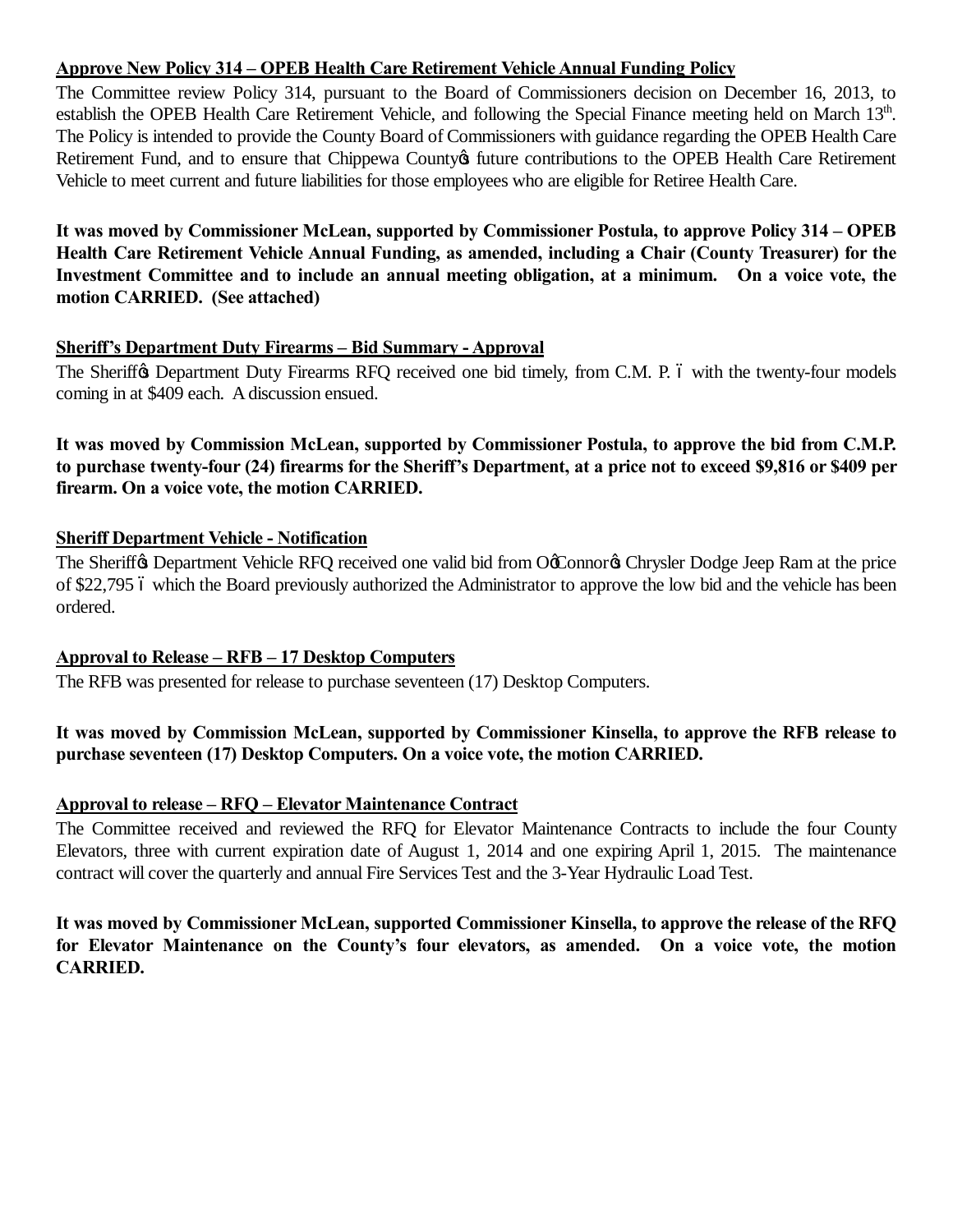### **FINANCE**

#### **Claims and Accounts**

The Committee reviewed the bills and payroll presented for approval.

**It was moved by Commissioner McLean, supported by Commissioner Postula, to recommend the approval of the general claims totaling \$304,695.53 other fund claims \$519,539.31 payroll \$435,259.24 and Health Department claims \$504,264.73 and total claims \$1,763,758.81 and vouchers H-1 through H-296. On a voice vote, the motion CARRIED.**

#### **Closed Session**

**It was moved by Commissioner McLean, supported by Commissioner Postula, to go into Closed Session at 5:25 p.m. for FOPLC negotiations. On a roll call voice vote, the motion CARRIED**

**Chairman Cooper declared the closed session ending at 5:35 p.m.**

**It was moved by Commissioner McLean, supported by Commissioner Kinsella, to approve the FOPLC Union contract with the following changes:**

**Article 1: Change to Fraternal Order of Police Labor Council**

**Article 8: Change Union Security language**

**Section 1. Union Membership. Upon completion of 30 days of employment, membership in the Union or compliance with payment of representation fees shall be completely voluntary, in accordance with MCL 423.210. If an employee voluntarily elects to submit a dues deduction form, the Employer agrees to deduct Union dues or Union service fees to become effective the second payday of the month, following the employee's successful completion of 30 days of employment.** 

Section 2: Open Shop. The Employer agrees to deduct dues from the salary of each individual employee in the bargaining unit who voluntarily **becomes a member or who voluntarily authorizes the payment of representation fees, subject to all of the following conditions:**

**a. The Union shall obtain from those employees who voluntarily agree to become members or voluntarily agree to remit representation fees a completed authorization form which shall conform to the respective state and federal law(s) concerning that subject. The Union shall furnish the forms.** 

**b. Check-off authorization forms shall be filed with the Employer's Director of Human Resources, who may return any incomplete or incorrectly completed form to the Financial Secretary of the local Union, and no check-off shall be made until such deficiency is corrected. Once the deficiency is corrected, the total amount due shall be deducted and forwarded to the Union at the address of:**

**The Fraternal Order of Police Labor Council**

**c/of Post Office Box 71527**

#### **Madison Heights, Michigan 48071-0527**

**It is the responsibility of the Labor Council to promptly notify the Director of Human Resources of any change in address for forwarding payments. The parties, by mutual agreement through a letter of understanding, may also agree to electronic transfer of dues payments, if such a method is available.** 

**c. The Employer shall only check-off obligations which come due at the time of check-off, and will make check-off deductions only if the employee has enough pay due to cover such obligation. The Employer is not responsible for refund to the employee if he/she has duplicated a checkoff deduction by direct payment to the FOP Labor Council.**

**d. The Employer's remittance shall be deemed correct if the Union does not give written notice to the Human Resources Director within two calendar weeks after remittance is transmitted of its belief, with reason(s) stated therefore, that the remittance is incorrect.**

**e. The Union shall provide at least 30 days written notice to the Human Resources Director of the amount of Union dues and representation fees to be deducted from the wages of employees in accordance with this Article. Any changes in the amounts determined will also be provided to the Human Resources Director at least 30 days prior to its implementation.**

**f. The Union agrees to defend, indemnify and save the Employer harmless against any and all claims, suits, or other forms of liability arising out of its deduction from an employee's pay of Union dues, or representation fees or in reliance upon any list, notice, certification or authorization furnished under this Article. The Union assumes full responsibility for the disposition of the deductions so made once they have been sent to the Union.**

**g. It is the express intent of the Employers and the Union to follow the law as enacted in 2012 PA 349, at MCL 423.209 and MCL 423.210. However, if during the term of this Agreement, 2012 PA 349 is amended or repealed by legislative enactment, the parties agree to abide by the amended or superseded Act.**